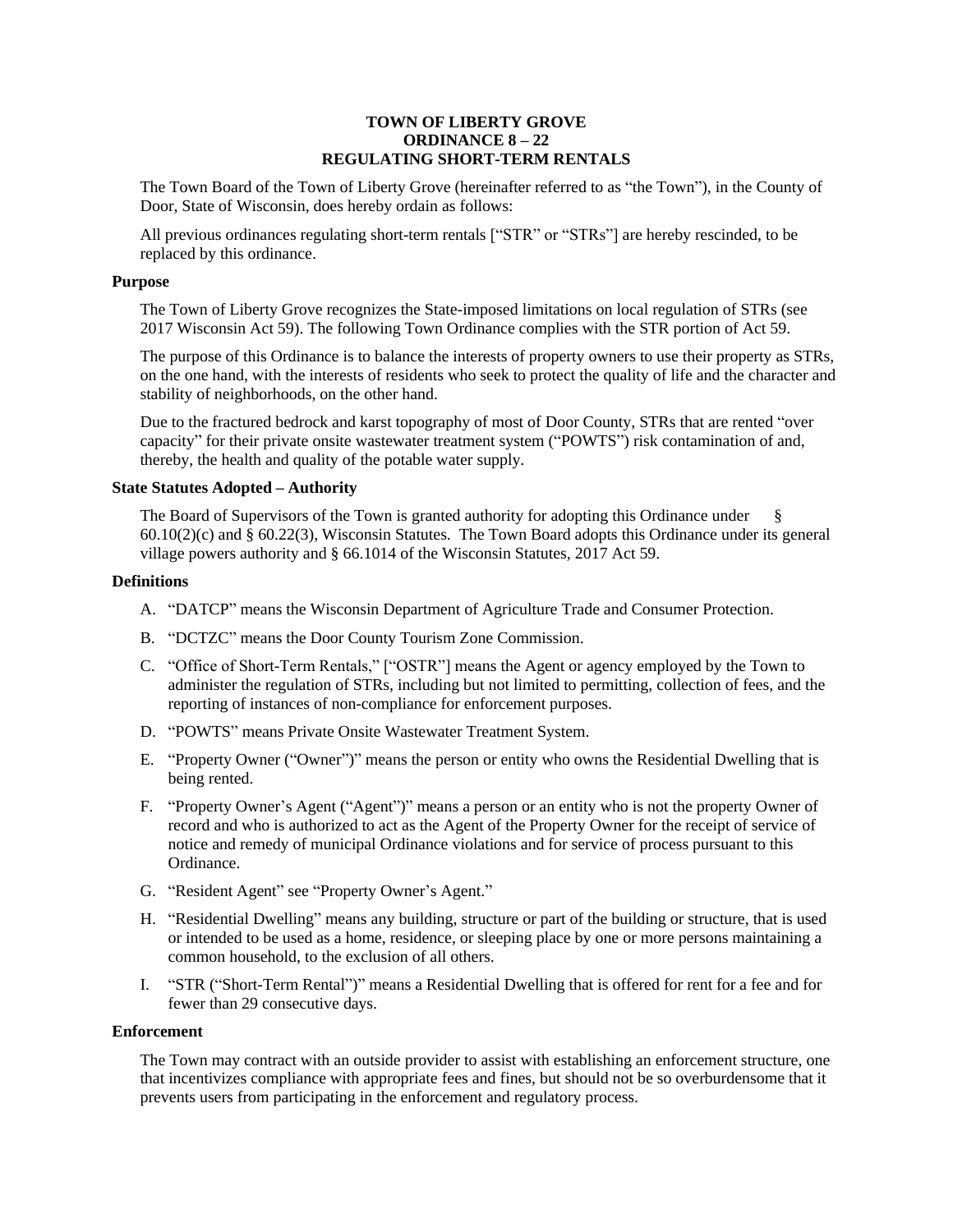The enforcement structure includes but is not limited to the posting of and adhering to the DCTZC "Good Neighbor" policy. Also, the enforcement structure includes but is not limited to the "three-strikes" policy which prohibits an Owner from using the property as an STR if the Owner is out of compliance three times in an annual permitting cycle.

# **Short-Term Rental License**

- A. NO person may maintain, manage, or operate a STR more than ten (10) nights each year without a Town STR license issued pursuant to this Ordinance.
- B. License shall be issued using the following procedures:
	- 1. All applications for a STR license shall be filed with the Town Clerk, or the designee of the Town Clerk, on forms provided. Applications shall be filed by the Property Owner or authorized Agent. No license shall be issued unless the completed application form is accompanied by the payment of the required application fee. The number of Town licenses required for any one Property Owner will be equal to the number of DCTZC licenses issued to that Property Owner in Liberty Grove.
	- 2. The Town Clerk shall issue a STR license to all applicants following payment of the required fee, receipt of all fully completed documentation and information requested by the application, and application approval by the Town Board, or its designee.
	- 3. A STR license shall be effective for one year. The annual licensing terms begins January 1<sup>st</sup> and ends December 31<sup>st</sup> the same year.
	- 4. A fully completed renewal application and renewal fee shall be filed with the Town Clerk at least forty-five (45) days prior to license expiration so that the Town Board or its designee, if required, has adequate time to consider the application. The renewal application shall include all information requested and identify changes since the previous application.
	- 5. Any changes in ownership of the property require a new license per Wisconsin Administrative Code §72.04(b) prior to obtaining a permit from the Town.
- C. An Owner may apply for a new license no less than 12 months after being revoked (see "Revocation" and "Revocation Process" sections below.)

# **Application and Permit Process**

The Town, in collaboration with its Agent OSTR shall provide an easy, online way of getting and renewing a permit.

- A. The application shall include the following:
	- 1. Address and tax key of the residential dwelling.
	- 2. Property Identification number(s) for all utilized marketplace platforms.
	- 3. Name, address, phone number and email address of the Owner and Agent for the property where such a distinction might occur.
	- 4. Copy of current DATCP rooming house license.
	- 5. Copy of DCTZC license.
	- 6. Proposed MAXIMUM occupancy for the dwelling.
	- 7. Proof of design capacity of POWTS to accommodate subsection D under definitions.
	- 8. Proof of casualty and liability insurance issued by an insurance company authorized to do business in the state of Wisconsin, identifying the property as used for rental, short-term or otherwise.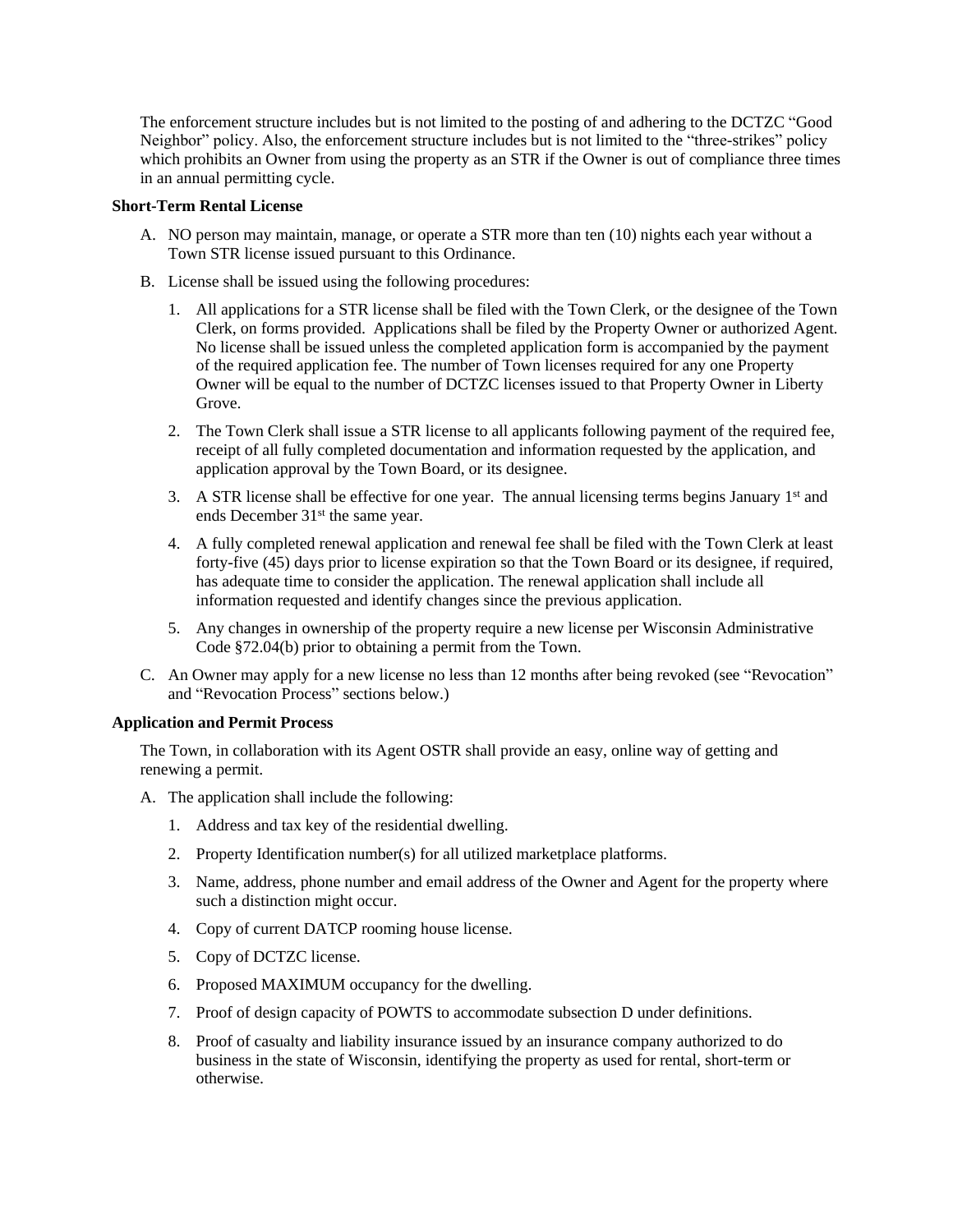#### **Operation of a Short-Term Rental**

Each Short-term Rental shall comply with all of the following requirements:

- A. The Property Owner or his/her Resident Agent shall be accessible either directly or through the OSTR.
- B. No recreational vehicle, camper, tent, or other temporary lodging arrangement shall be permitted on site as a means of providing additional accommodations for paying guests or other invitees.
- C. If the property is not served by a public sanitary sewer or holding tank a private onsite wastewater treatment system (POWTS) in full compliance with this Ordinance and in accordance with Chapter 21 of the Door County Code shall serve the property.
- D. If the property is served by a POWTS, occupancy shall be limited to the number of occupants for which the POWTS was designed.
- E. Sufficient off-street parking shall be available to accommodate all vehicles on the Short-term Rental premises. Off-street parking shall be in compliance with Door County Comprehensive Zoning Ordinance, Chapter 7.
- F. Signage shall conform to applicable Town and Door County Ordinances.
- G. Rental dwellings shall be able to reasonably accommodate reliable telephone communications in case of emergency.
- H. Outdoor events including but not limited to, weddings, graduations, reunions and the like are limited to six (6) in a calendar year as per Door County Zoning §2.07(1)(a).

# **Property Rules**

A copy of the State of Wisconsin tourist rooming house license and the Town STR license shall be posted on the property. Property rules shall be made available to the renters and shall include at a minimum the following information:

- A. Maximum occupancy of the property.
- B. Contact information for the designated operator.
- C. Where to park.
- D. Quiet hours of 10:00 p.m. to 7:00 a.m.
- E. Property Owner's policy regarding pets, if applicable.
- F. Outdoor burning regulations.
- G. Non-emergency contact information for law enforcement and fire.
- H. How to deal with existing POWTS or holding tank if applicable (location of high-water alarms, etc.).
- I. How to deal with waste and recyclables.

#### **Revocation**

A license, as issued, is subject to revocation if the Owner of the property fails to comply with the requirements of this Ordinance under the "three-strikes" policy as set forth in the Enforcement Section above.

Over and above the "three-strikes" policy, the Town Board has the authority to suspend, revoke, reject or non-renew a STR license or license application if the Board determines that the licensee:

- A. Has been convicted or whose Agent or renters have been convicted of engaging in illegal activity while on the STR premises; or
- B. Has outstanding fees, taxes, or forfeitures owed to the Town; or